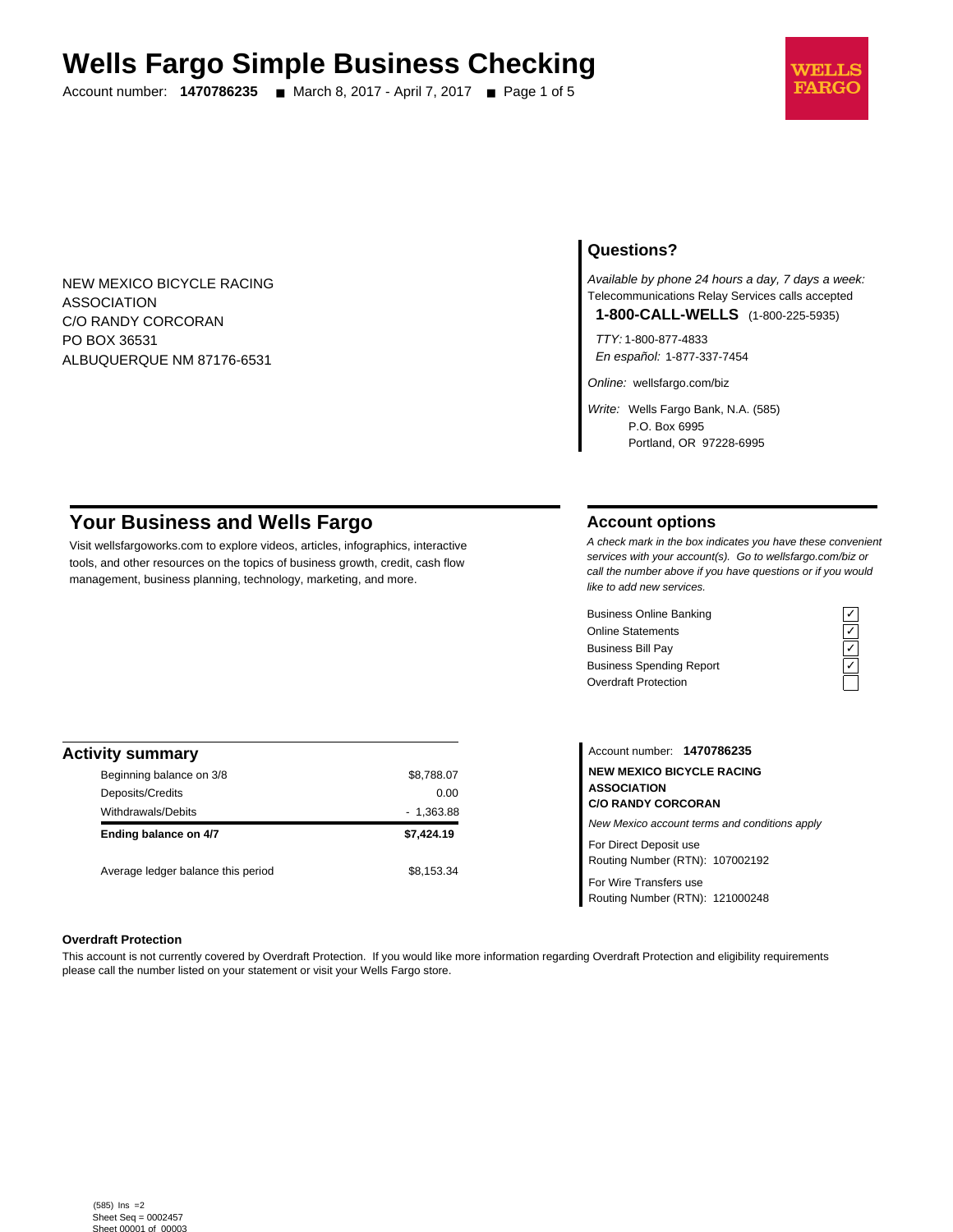

## **Transaction history**

l

| <b>Totals</b> |                       |                                  | \$0.00    | \$1,363.88   |                     |
|---------------|-----------------------|----------------------------------|-----------|--------------|---------------------|
|               | Ending balance on 4/7 |                                  |           |              | 7,424.19            |
| 3/31          | 1219                  | Check                            |           | 680.00       | 7,424.19            |
| 3/24          |                       | Check                            |           | 400.18       | 8,104.19            |
| 3/10          |                       | Check                            |           | 280.48       | 8,504.37            |
| 3/8           |                       | State Sales Tax                  |           | 0.22         | 8,784.85            |
| 3/8           |                       | Online Dep Detail & Images - Bob |           | 3.00         |                     |
| Date          |                       | Number Description               | Credits   | Debits       | balance             |
|               | Check                 |                                  | Deposits/ | Withdrawals/ | <b>Ending daily</b> |

The Ending Daily Balance does not reflect any pending withdrawals or holds on deposited funds that may have been outstanding on your account when your transactions posted. If you had insufficient available funds when a transaction posted, fees may have been assessed.

**Summary of checks written** (checks listed are also displayed in the preceding Transaction history)

| Number | Date          | Amount      | Jumbei | Date         | <sup>1</sup> mouni | . Jumber      | Date                  | Amount |
|--------|---------------|-------------|--------|--------------|--------------------|---------------|-----------------------|--------|
|        | 2140<br>טו וכ | 280.48<br>. |        | $\sim$<br>ᇬᅀ | 400.<br>.          | 240<br>$\sim$ | $\sim$<br><b>JJJI</b> | 680.00 |

#### **Monthly service fee summary**

For a complete list of fees and detailed account information, please see the Wells Fargo Fee and Information Schedule and Account Agreement applicable to your account or talk to a banker. Go to wellsfargo.com/feefaq to find answers to common questions about the monthly service fee on your account.

| Fee period 03/08/2017 - 04/07/2017                                           | Standard monthly service fee \$10.00 | You paid \$0.00 |
|------------------------------------------------------------------------------|--------------------------------------|-----------------|
| How to avoid the monthly service fee                                         | Minimum required                     | This fee period |
| Have any ONE of the following account requirements<br>Average ledger balance | \$500.00                             | \$8,153.00 2    |
| C1/C1                                                                        |                                      |                 |

## **Account transaction fees summary**

|                            |            | Units    | Excess | Service charge per | Total service |
|----------------------------|------------|----------|--------|--------------------|---------------|
| Service charge description | Units used | included | units  | excess units (\$)  | charge $(\$)$ |
| Cash Deposited (\$)        |            | 3.000    |        | 0.0030             | 0.00          |
| Transactions               |            | 50       |        | 0.50               | 0.00          |
| Total service charges      |            |          |        |                    | \$0.00        |

#### **Other Wells Fargo Benefits**

#### **Commercial real estate loans up to \$750,000 - origination fee waived**

Apply by June 30, 2017, and we'll waive the origination fee - a discount of up to \$5,000. Business Real Estate Financing wants to help you meet your commercial real estate goals. Our purchase, refinance, and equity loans offer competitive rates with a variety of term options, and low closing costs.

Learn more by visiting wellsfargo.com/biz/loans-and-lines/real-estate/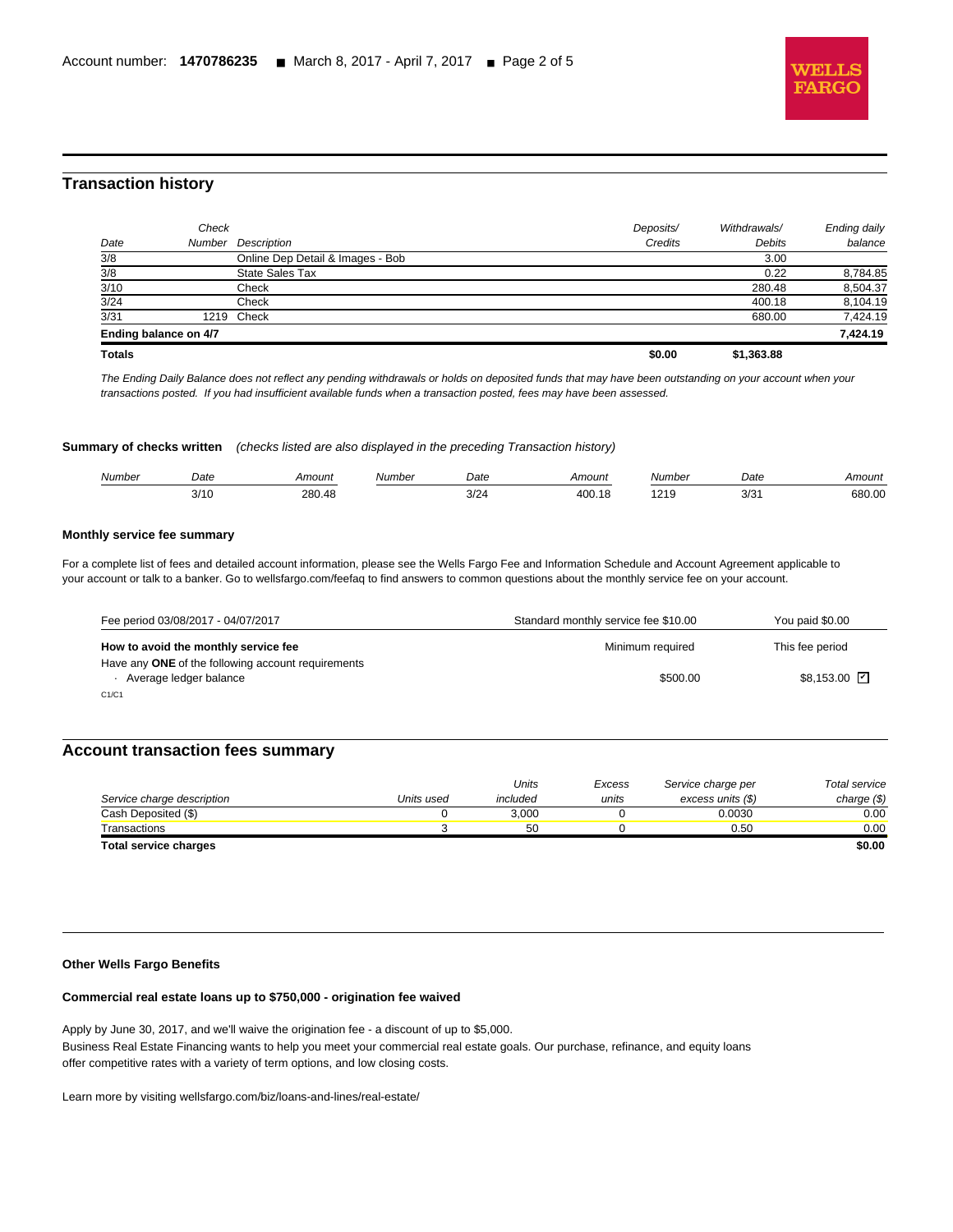

To apply, or for more information, call: 1-866-416-4320, Monday - Friday, 6:00 a.m. to 6:00 p.m. Pacific Time.

Note: Equity lines of credit are not eligible for this promotion. All financing is subject to credit approval. Some restrictions may apply. Equal housing lender.



Periodically, it is necessary to update selected sections of the disclosures you received when you opened your account. These updates provide you with the most up to date account information and are very important; so please review this information carefully and feel free to contact us with any questions or concerns.

We are updating the Business Account Agreement ("Agreement") dated April 29, 2016. Effective March 31, 2017, the question and response to "Are there any restrictions on our accepting deposits to your account?" in the section titled "Deposits to your account" are deleted and replaced with the following:

Are we required to accept all deposits to your account?

l

No. We are permitted to decline all or part of a deposit, including a cash deposit. Some examples are (a) an item made out to a payee not on your account, (b) an item with an endorsement we are unable to verify, (c) a check or draft issued on a credit account, and (d) a non-U.S. item. When we are unable to verify an endorsement on an item, we can also decline to pay, cash, or send the item for collection. We can require all endorsers be present and we may require you to deposit the item instead of permitting you to cash it. For non-U.S. items, please see the response to "How do we handle non-U.S. items?". We may require any person wanting to make a deposit to your account to provide an acceptable form of identification before we accept the deposit for processing.

All other aspects of the Agreement remain the same. If there is a conflict between the updated language above and the Agreement, the updated language will control.

Periodically, it is necessary to update selected sections of the disclosures you received when you opened your account. These updates provide you with the most up to date account information and are very important; so please review this information carefully and feel free to contact us with any questions or concerns.

We are updating the Business Account Agreement ("Agreement") effective April 24, 2017. In the section titled "Statements and other information relating to your deposit account", the response to the question "What happens to a dormant account?" is deleted and replaced with the following:

#### **What happens to a dormant account?**

We put safeguards in place to protect a dormant account which may include restricting the following:

- Transfers between your Wells Fargo accounts using your ATM/debit card
- Transfers by phone using our automated banking service
- Transfers or payments through online, mobile, and text banking (including Bill Pay)
- Wire transfers (incoming and outgoing)

Normal monthly service and other fees continue to apply (except where prohibited by law).

If you do not initiate an account-related activity on the account within the time period as specified by state unclaimed property laws, your account funds may be transferred to the appropriate state. This transfer is known as "escheat." If your account becomes escheatable, account statements will not be available. Your account will be closed. To recover your account funds, you must file a claim with the state.

All other aspects of the Agreement remain the same. If there is a conflict between the updated response above and the Agreement, the updated response will control.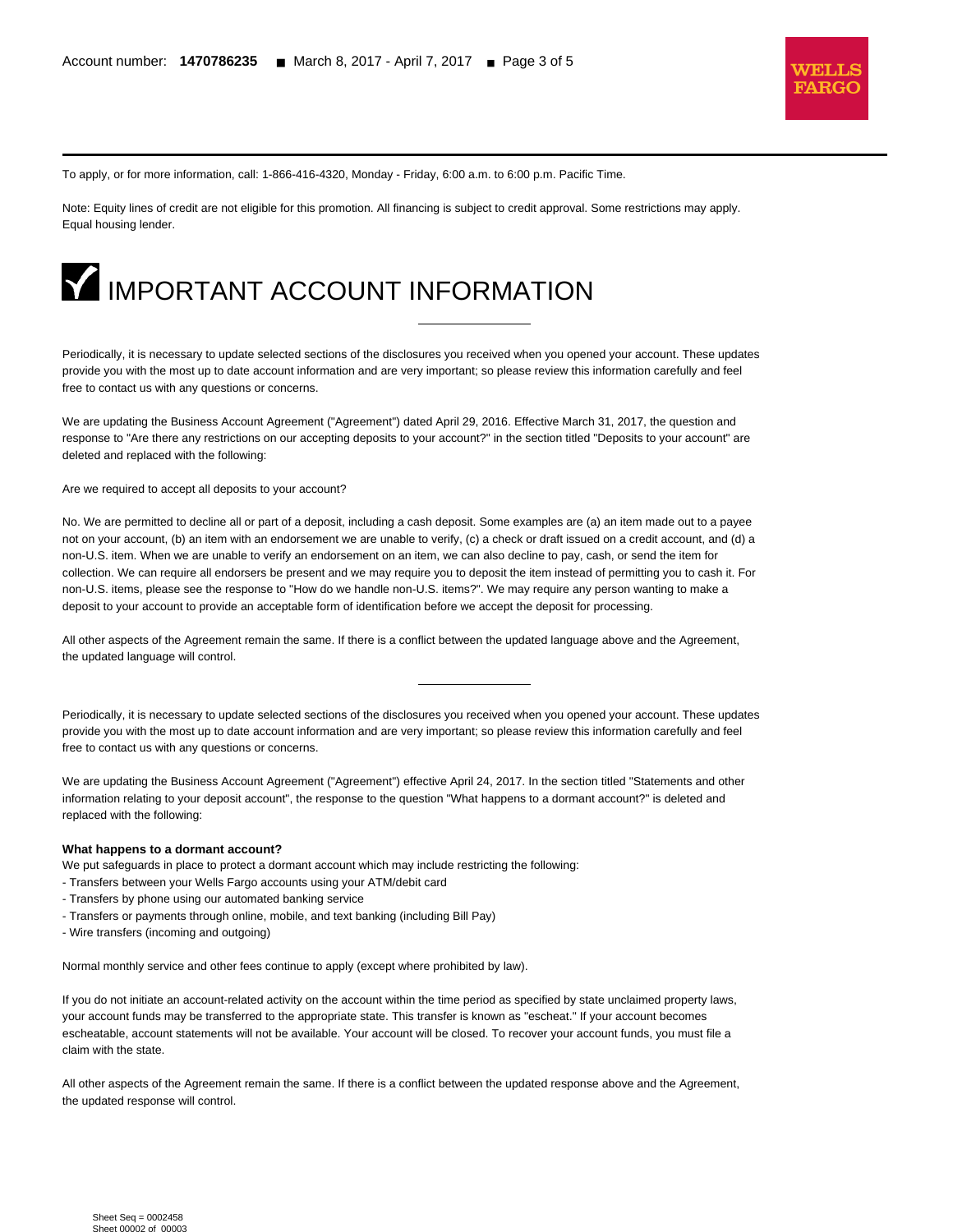l



Thank you for being a Wells Fargo customer. As a valued Wells Fargo customer we hope you find this information helpful. Again, if you have questions or concerns about these changes, please contact your local banker or call the number listed on your statement.